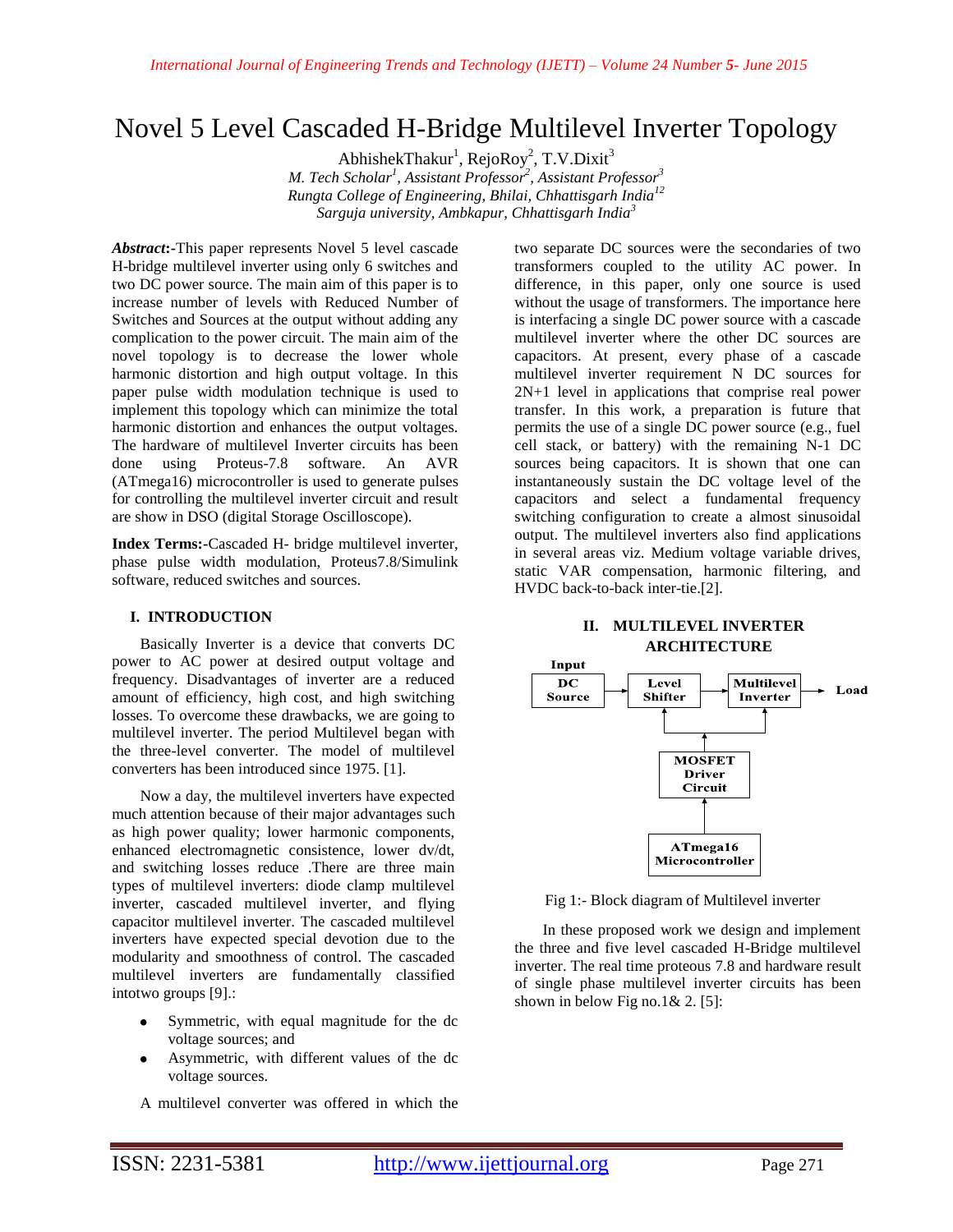

Fig 2:- Proteus Model of Single Phase 5-level Inverter



Fig 3:- Output Waveform of Five Level Multilevel Inverter





## *1:- ATmega16 Microcontroller*

The ATmega16 is a low-power CMOS 8-bit microcontroller based on the AVR improved RISC architecture. By implementing powerful instructions in a single clock cycle, the ATmega16 accomplishes throughputs future 1 MIPS per MHz permitting the system designed to improve power consumption versus processing speed.

### *2:- Firing control card*

This circuit is Firing control card , driver circuit is dirve a MOSFET through this card. firing control card send a pulse to the MOSFET driver and This Driver send High –Low voltge pulse to the MOSFET Gate terminal and also check a signal form voltage sensor and current sensor.

## *3:- MOSFET Driver circuit*

The purpose of a low cost drive circuit is to switch a power semiconductor device from "OFF"-state to the "ON"-state and vice versa. To reduce instantaneous power dissipation during switching, the turn-on and turn-o must be minimized. So, that power device spends little time in the active region. In the on-state the drive circuit must provide adequate drive power (gate source voltage in case of MOSFET) to keep the power switch in the on state where the conduction losses are low. The drive circuit is needs to provide reverse bias to the gate to minimize turn o times and to ensure that the device remains in the o state and is not triggered on by stray transient signals generated by the switching of other power devices. The features of properly designed gate-driver circuits are as follows [6]:

- It interfaces between the control circuit and the power switch.
- It amplifies the control signals to the levels required to drive the power switch.
- It also provides electrical isolation between power and control circuits.
- The gate drive circuit required to provide protection to the power device from over-current or short circuit conditions.



Fig5:- Driver circuit of power MOSFET device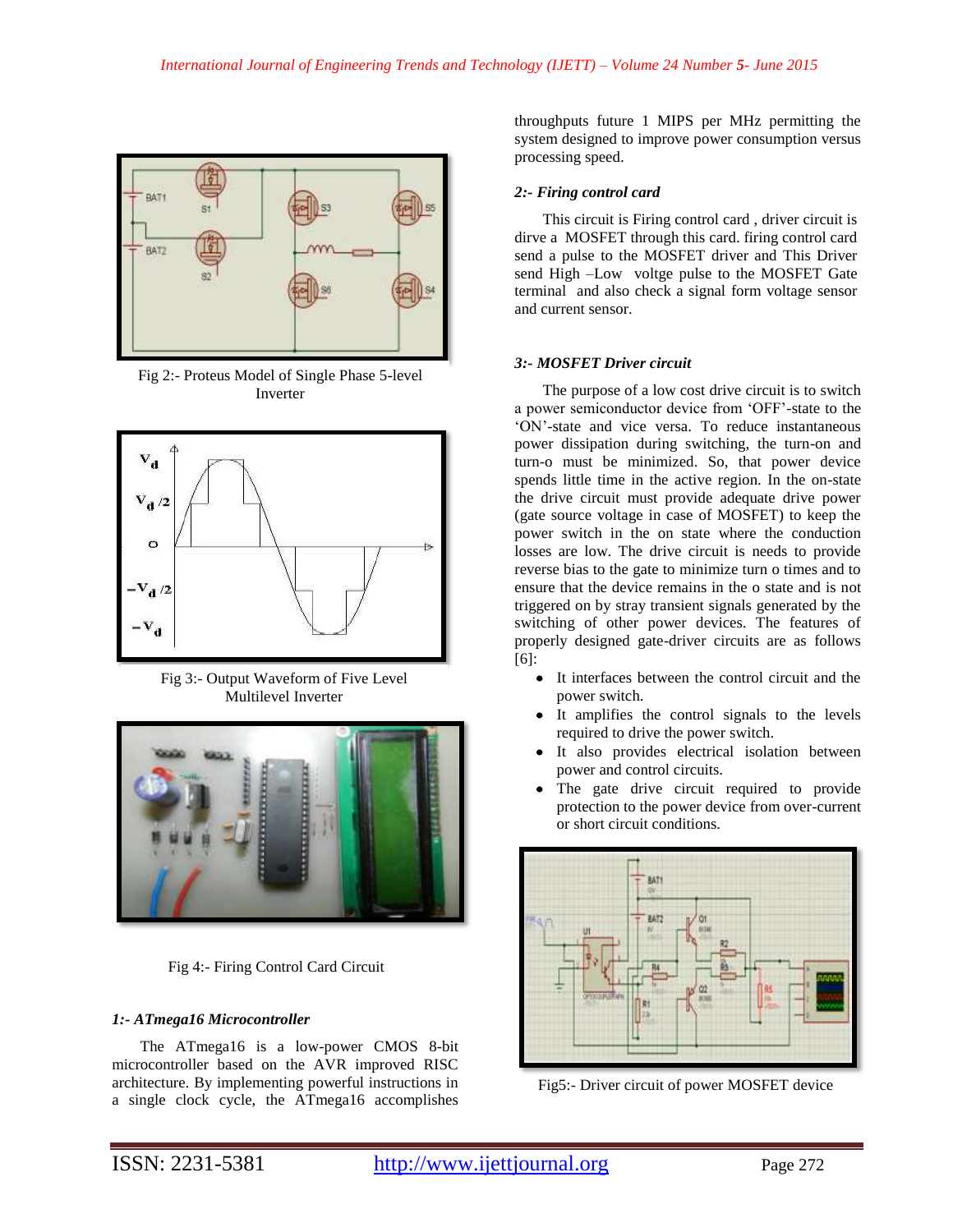

Fig 6:- Experimental result of driver circuit

#### **III. CASCADED MULTILEVEL INVERTER TOPOLOGY**

A cascaded multilevel inverter prepared up of from series connected single phase full bridge inverter, each with their individual isolated dc bus. This multilevel inverter can producenearly sinusoidal waveform voltage from several separate dc sources, which may be acquired from solar cells, ultra capacitors, fuel cells,batteries, etc. Thisvariety of converter does not requirement any transformer or flying capacitors or clamping diodes [5].Each level can producefive different voltage outputs  $+V_{dc}$ ,  $+V_{dc}/2$ , 0 - $V_{dc}/2$  and  $-V_{dc}$  by connecting the dc sources to the ac output side by different combinations of the four switches.

**TABLE NO. 1:- Switching State of Five Level Cascade H-Bridge Multilevel Inverter Inverter.**

| Output<br><b>Voltage</b> | S1               | S <sub>2</sub> | S <sub>3</sub>   | <b>S4</b>        | S <sub>5</sub> | S6               |
|--------------------------|------------------|----------------|------------------|------------------|----------------|------------------|
| $V_{dc}$                 | 1                | $\mathbf{0}$   | 1                | 1                | $\theta$       | $\boldsymbol{0}$ |
| $V_{dc}/2$               | $\boldsymbol{0}$ | 1              | 1                | 1                | $\mathbf{0}$   | $\boldsymbol{0}$ |
| $\boldsymbol{0}$         | $\boldsymbol{0}$ | $\overline{0}$ | $\boldsymbol{0}$ | $\overline{0}$   | $\overline{0}$ | $\boldsymbol{0}$ |
| - $\rm V_{dc}/2$         | $\boldsymbol{0}$ | 1              | $\boldsymbol{0}$ | $\boldsymbol{0}$ |                | 1                |
| $V_{dc}$                 | 1                | $\theta$       | $\boldsymbol{0}$ | $\overline{0}$   |                | 1                |

By closing the proper switches, each H-bridge inverter can produce five different voltages:

• When a switch  $S_1$ ,  $S_3$  and  $S_4$  H-bridge inverter are closed, the output voltage is  $+V_{dc}$ .

- When a switch  $S_2$ ,  $S_3$  and  $S_4$  are closed, the output voltage is  $+V_{dc}/2$ .
- When all switches are closed, the output voltage is 0.
- When a switch  $S_2$ ,  $S_5$  and  $S_6$  are closed, the output voltage is  $-V_{\text{dc}}/2$ .
- When a switch  $S_1$ ,  $S_5$  and  $S_6$  of one particular Hbridge inverter are closed, the output voltage is - Vdc.



Fig 7:- Experimental result of Five level inverter output



Fig 8:- Experimental Setup to multilevel Inverter

#### **IV. CONCLUSION**

Prototype of the 5-level involves of a single phase H-bridge multilevel inverters that it uses isolated dc power sources. pulse width modulation modulated technique are used to to control signal for power electronics switches.Increase level of the Inverter using this technique. The modified PID algorithm can be incorporated to improve the performance of this system. In this paper hardware prototype model results are associated.